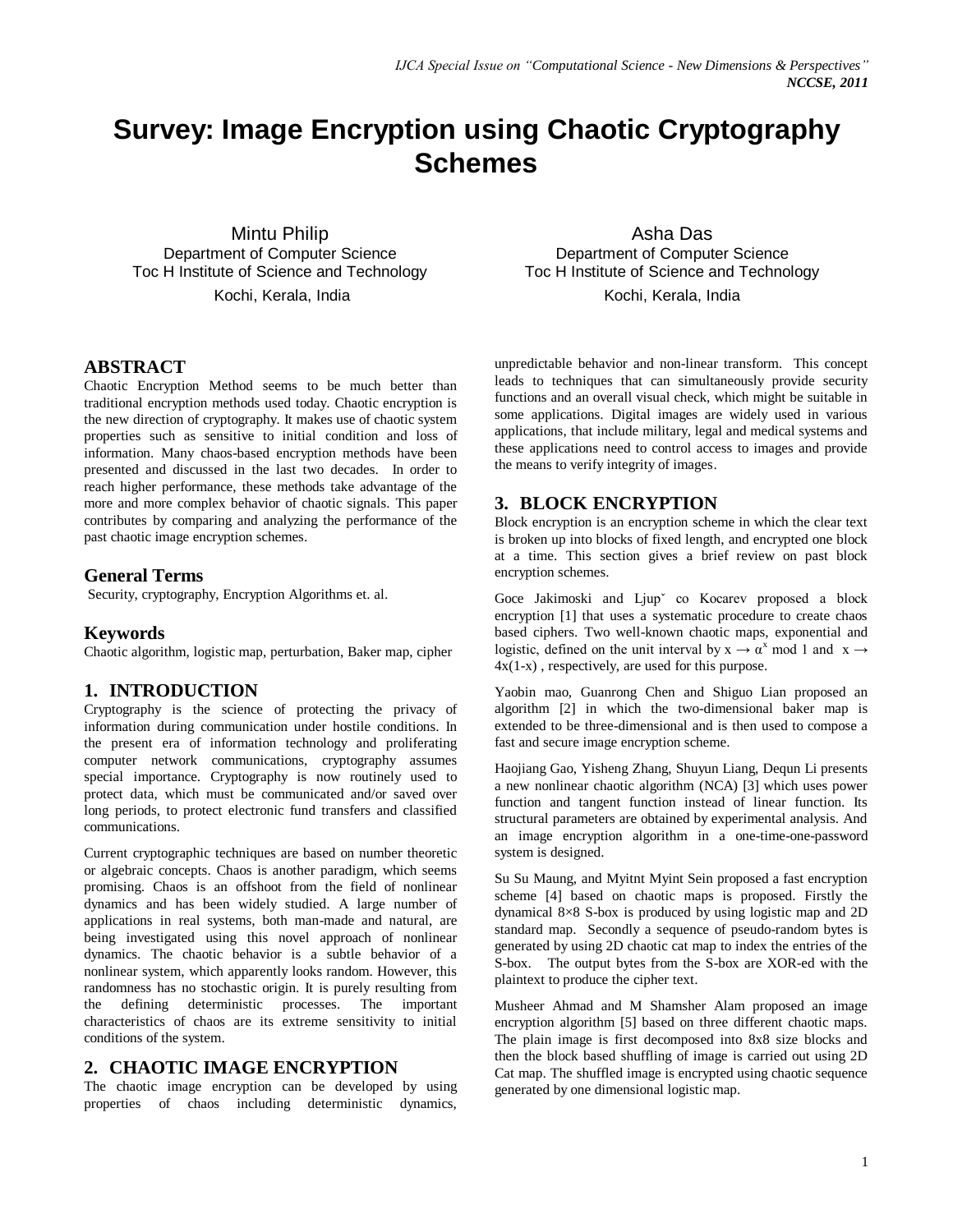Fengiian Wang, Yongping Zhang, Tianjie Cao presented an algorithm [6] that produces chaotic stream based on logistic map. The system parameter of logistic map is produced by msequence, and using another m-sequence's perturbation to increase the period of logistic mapping sequence. An output feedback mechanism is also provided in the system.

# **4. STREAM ENCRYPTION**

Stream ciphers are based on generating an "infinite" cryptographic key stream, and using that to encrypt one bit or byte at a time.

Jui-Cheng and Jiun-In Guo proposed a paper on image encryption/decryption algorithm [7] and its VLSI architecture. According to a chaotic binary sequence, the gray level of each pixel is XORed or XNORed bit-by-bit to one of the two predetermined keys. Its features are as follows: (1) low computational complexity, (2) high security, and (3) no distortion.

The algorithm [8] proposed by Po-Han Lee, Soo-Chang Pei, and Yih-Yuh Chen uses a known chaotic dynamical system to generate a sequence of pseudo-random bytes, and then applies certain permutations to them, using the discretized version of another two-dimensional chaotic map.

Socek, D., Shujun Li, Magliveras, S.S. and Furht, B. enhanced the CKBA algorithm [9] three-fold: 1) we change the 1-D chaotic Logistic map to a piecewise linear chaotic map (PWLCM) to improve the balance property, 2) we increase the key size to 128 bits, and 3) we add two more cryptographic primitives and extend the scheme to operate on multiple rounds so that the chosen/known-plaintext attacks are no longer possible. The new cipher has much stronger security and its performance characteristics remain very good.

Deergha Rao and K. Gangadhar proposed an algorithm [10] to enhance the security of CKBA.

Hossam El-din H. Ahmed, Hamdy M. Kalash, and Osama S. Farag Allah proposed a stream cipher [11] is based on the use of a chaotic logistic map and an external secret key of 256-bit. Use of data-dependent iterations, data-dependent inputs, and the inclusion of three independent feedback mechanisms are additional features of the system.

Shubo Liu, Jing Sun, Zhengquan Xu proposed a novel image encryption algorithm [12] based on logistic map. The system consists of a key stream generator that generates the satisfied random number which is XOR-ed with the plaintext in binary format.

Abir Awad and Abdelhakim Saadane proposed piecewise linear chaotic map (PWLCM) perturbed by a new technique [13]. Both chaotic maps are then used to control three bit-permutation methods having good inherent cryptographic properties.

Ai-hongZhu and Lia Li presented a new algorithm [14] that produced nine chaotic sequences only by one secret-key, six sequences were used to scramble the position of image pixels, and the others were used to confuse and diffuse image pixels value.

# **5. BLOCK VS STREAM ENCRYPTION**

Block encryption techniques [1-6] are slow compared to stream. More memory is required for block cipher, since they work on larger chunks of data and often have feedbacks from previous blocks, whereas since stream ciphers [7-14] work on only a few bits at a time they have relatively low memory requirements. Stream ciphers are prone to weaknesses and more difficult to implement correctly based on usage. Because block ciphers are more susceptible to noise in transmission since they encrypt a whole block at a time (and furthermore have "feedback" modes which are most recommended), that is if one part of the data is altered, all the rest is probably unrecoverable. Whereas with stream ciphers are bytes are individually encrypted with no connection to other chunks of data (in most ciphers/modes), and often have support for interruptions on the line. Also, stream ciphers do not provide integrity protection or authentication, whereas some block ciphers (depending on mode) can provide integrity protection, in addition to confidentiality.

Due to all these reasons, stream ciphers are usually best for cases where the amount of data is either unknown, or continuous - such as network streams. Block ciphers, on the other hand, or more useful when the amount of data is pre-known - such as a file, data fields, or request/response protocols, such as HTTP where the length of the total message is known already at the beginning.

# **6. PERFORMANCE ANALYSIS OF CHAOTIC IMAGE ENCRYPTION SCHEMES**

Various parameters are recommended by researchers to evaluate the performance of chaotic cryptographic scheme used for image encryption. Goce Jakimoski and Ljup<sup>x</sup> co Kocarev [1] suggested two parameters: simplicity and security. The cipher use only one byte operation that can be easily implemented on various processors and hardwares. S-Boxes are generated by chaotic maps and descretized procedures presented in this paper are more secure. There exists no more efficient attack to our ciphers than brute force.

Yaobin Mao, Guanrong Chen and Shiguo Lian [2] considered speed, resistance to various known attacks, key space and key sensitivity as performance parameters. The use of 3D Baker map speed up the image encryption process. It is resistant to following attacks: known plain text attack, cipher text only attack, differential and brute force attacks. It has larger key space, about  $2^{128}$ . Key sensitivity is so high such that a one bit difference in key results in 99.59% difference in encrypted image.

Haojiang Gao, Yisheng Zhang, Shuyun Liang, Dequn Li [3] adviced speed, key space, key sensitivity, histogram, pixel correlation and resistance to known attacks as performance measures. The proposed algorithm achieved 0.5s speed, zero correlation, large key space and high key sensitivity. It is resistant to gray code, statistical and brute force attacks.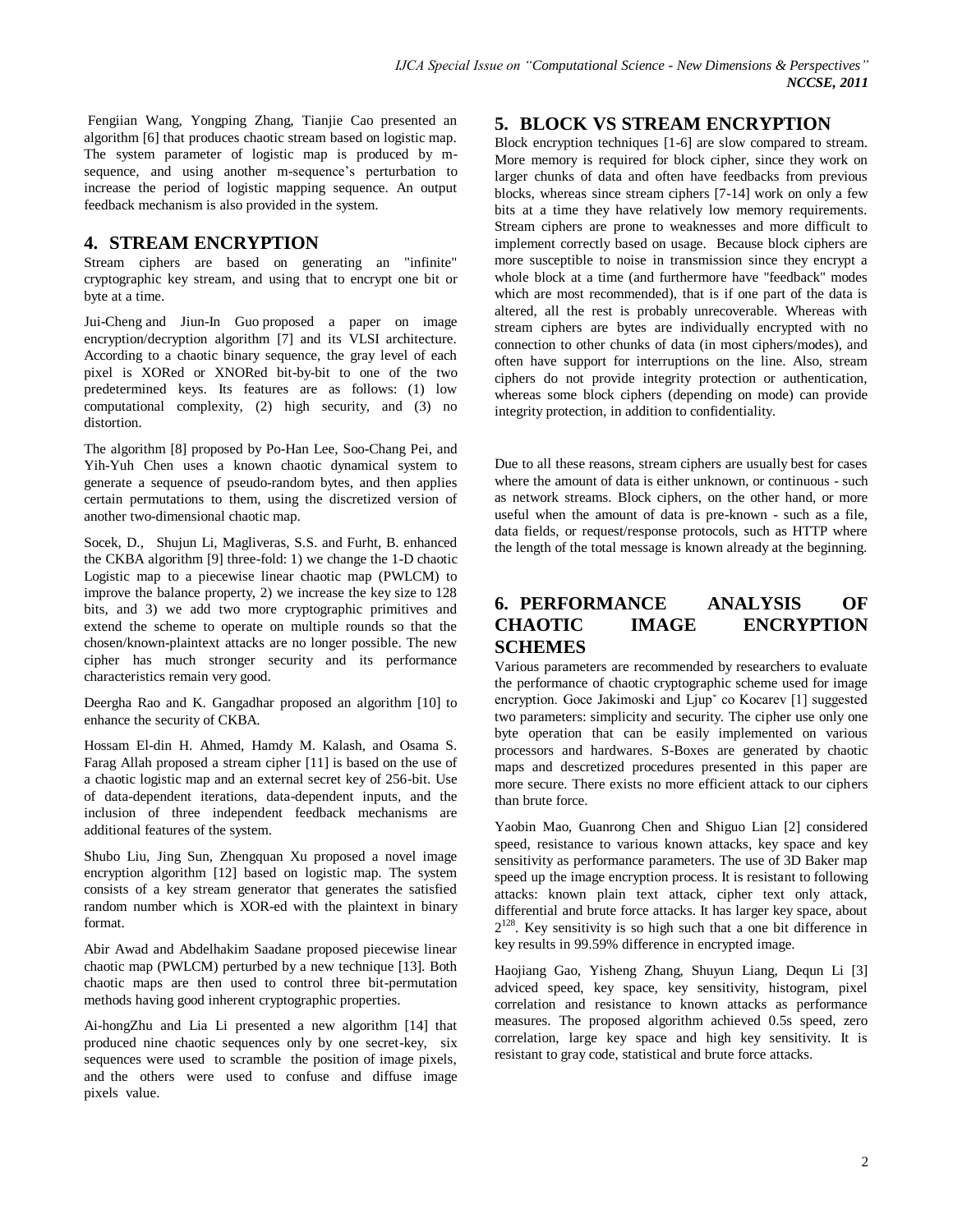Su Su Maung, and Myitnt Myint Sein [4] suggested 3 parameters: confusion and diffusion properties, correlation coefficient and histogram. The algorithm achieved good confusion and diffusion properties and histogram of encrypted image are uniform and different from the original one. The correlation coefficient between source and cipher was found to be 0.00041818.

Musheer Ahmad and M Shamsher Alam [5] suggested balance property, key space, correlation coefficient and information entropy as performance parameters. The distribution of gray scale value of image has good balance property. Key space is about  $10^{112}$ . Correlation coefficients are close to zero. Information entropy is close to ideal entropy, so leakage of information is negligible.

Wang, Yongping Zhang, Tianjie Cao [6] considered probability distribution, complexity and cipher sensitivity as performance measures. The probability distribution of cipher text is uniform and resistant to statistical attack. The cipher text has high nonlinear mapping with the plain text which makes it more secure. The cipher is highly sensitive to plain text due to additional output feedback.

The algorithm [8] suffers from a drawback that is also inherent in most chaotic systems, namely, the distribution of the admissible random numbers as a function of the parameters involved exhibits a fractal structure, and thus cannot be foretold from one simple glance at the chosen values for the parameters. Issues such as this still remain to be answered.

Since ECKBA [9] introduces additional steps and uses a more complex map than CKBA [9], it is expected that the running time of the encryption/decryption algorithm increases. The precision of CKBA was kept at 16 bit, while that of ECKBA is 32 bits.

Modified chaotic-key based algorithm (MCKBA) [10] is proposed to enhance the chosen/known-plaintext attacks and cipher text-only attacks faced by CKBA.

ECBFSC [11] Simulation results show that the average encryption/decryption speed is 7.46 MB/Sec for encryption and 6.63 MB/Sec for decryption. The peak speed can reach up to 7.6 MB/Sec for encryption and 6.7 MB/Sec for decryption.

The paper proposed by Shubo Liu, Jing Sun, Zhengquan Xu Has [12] a key space size for initial conditions and control parameters is over than  $2^{196}$ . The key stream output speed is up to 571.429 Mbps, which is strongly suitable for the use of most of real-time video and audio applications.

Reduction of correlation coefficients ranges from 64% to 91% with the PWLCM [13]. Ai-hong Zhu Lian Li proposes a new color image encryption algorithm [14] based on Logistic map. The operating time is about 0.125s for 256x256 image and 7.5s for 1944x2596.

# **7. CONCLUSION**

In this paper various chaotic cryptography schemes are studied and their performance is evaluated on four criteria: key space, key sensitivity, correlation coefficient and speed. In this survey, already existing block based image encryption algorithms have been discussed later, encrypting the entire image bit by bit using a fast conventional cryptosystem were discussed.

Techniques which are based on chaotic systems are emphasized, because these systems will improve the security level of encryption algorithm by using properties of chaos including deterministic dynamics, unpredictable behavior and non-linear transform. Newly proposed image encryption techniques and also enhance the security level by introducing more than one chaotic scheme for image encryption algorithms. A new algorithm for encrypting color images was also analyzed.

#### **8. REFERENCES**

- [1] Jakimoski, G. and L. Kocarev. 2001. "Chaos and Cryptography: Block Encryption Ciphers Based on Chaotic Maps". IEEE Transactions on Circuits and Systems-I: Fundamental Theory and Applications. 48(2): 163-169.
- [2] Y.B. Mao, G. Chen, S.G. Lian, "A novel fast image Encryption scheme based on the 3D chaotic baker map," Int. J. Bifurcate Chaos, vol. 14, pp. 3613–3624, 2004.
- [3] H. Gao, Y. Zhang, S. Liang, and D. Li, "A new chaotic algorithm for image encryption," Chaos, Solutions &Fractals, vol. 29, no. 2, pp. 393–399, 2006.
- [4] Su Su Maung, and Myitnt Myint Sein, "A Fast Encryption Scheme Based on Chaotic Maps", GMSARN International Conference on Sustainable Development: Issues and Prospects for the GMS, 2008.
- [5] Musheer Ahmad and M. Shamsher Alam, "A New Algorithm of Encryption and Decryption of Images Using Chaotic Mapping", Musheer Ahmad et al /International Journal on Computer Science and Engineering, Vol.2(1), 2009, 46-50.
- [6] Fengjian Wang, Yongping Zhang and Tianjie Cao ―Research of chaotic block cipher algorithm based on Logistic map", 2009 Second International Conference on Intelligent Computation Technology and Automation, 2009**:**  678 – 681.
- [7] Jui-Cheng Yen, and Jiun-In Guo, "A New Chaotic Key-Based Design for Image Encryption and Decryption", IEEE International Symposium on ISCAS 2000, Geneva, pp. IV-49-IV-52, May. 2000.
- [8] Po-Han Lee, Soo-Chang Pei and Yih-Yuh Chen, "Generating Chaotic Stream Ciphers Using Chaotic Systems", Chinese Journal Of Physics Vol. 41 , No. 6, 2003.
- [9] Socek, D., Shujun Li, Magliveras, S.S. and Furht, B, "Short Paper: Enhanced 1-D Chaotic Key-Based Algorithm for Image Encryption", First International Conference on Security and Privacy for Emerging Areas in Communications Networks, 2005:406-407.
- [10] Deergha Rao and K. Gangadhar, "Modified Chaotic Key-Based Algorithm for Image Encryption And Its VLSI Realization", International Conference on Digital Signal Processing, 2007.
- $[11]$  H.E.H. Ahmed, H.M. Kalash, and O.S.F. Allah, "An Efficient Chaos-Based Feedback Stream Cipher (ECBFSC)